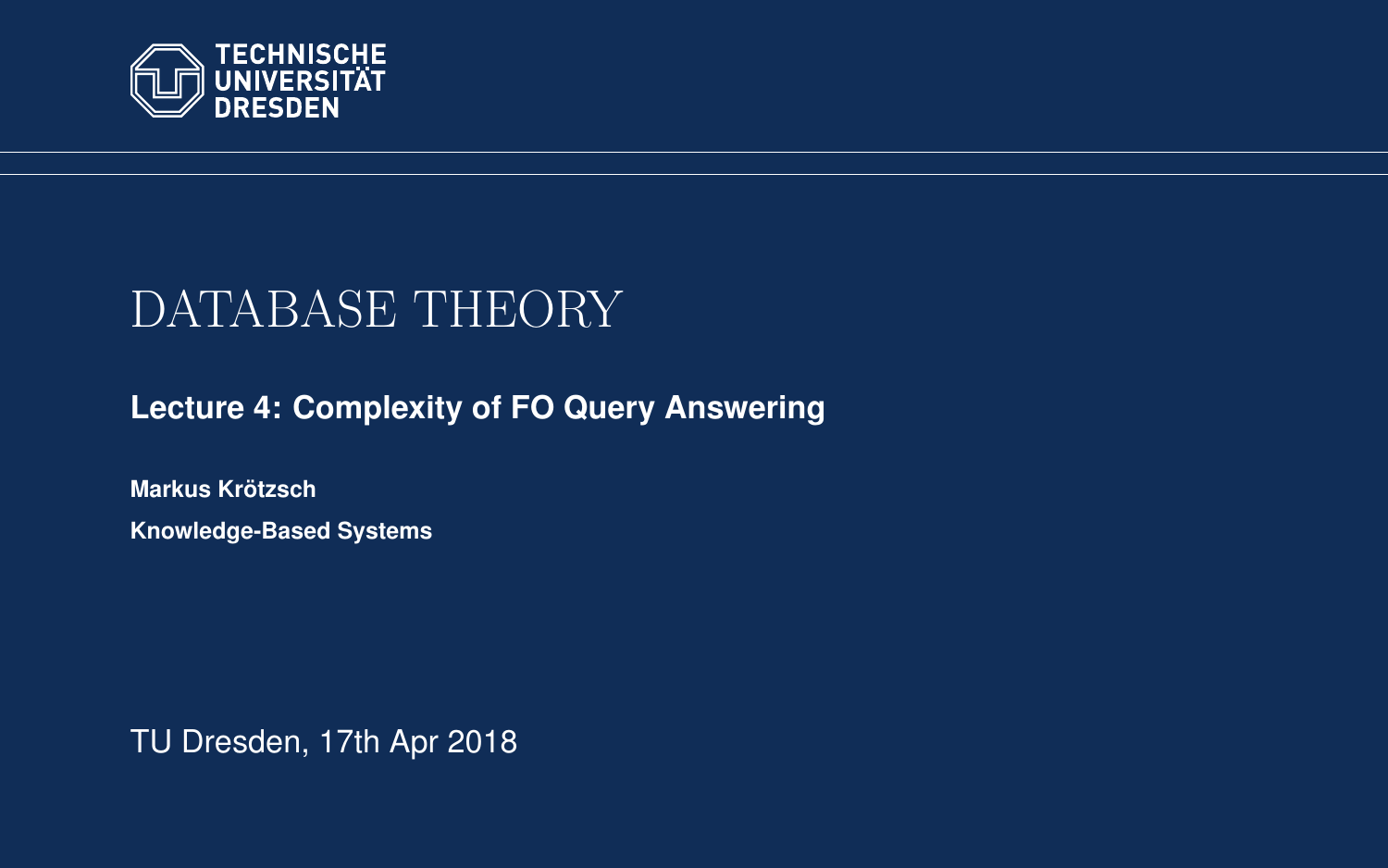#### How to Measure Query Answering Complexity

Query answering as decision problem  $\rightsquigarrow$  consider Boolean queries

Various notions of complexity:

- Combined complexity (complexity w.r.t. size of query and database instance)
- Data complexity (worst case complexity for any fixed query)
- Query complexity (worst case complexity for any fixed database instance)

Various common complexity classes:

L ⊆ NL ⊆ P ⊆ NP ⊆ PSpace ⊆ ExpTime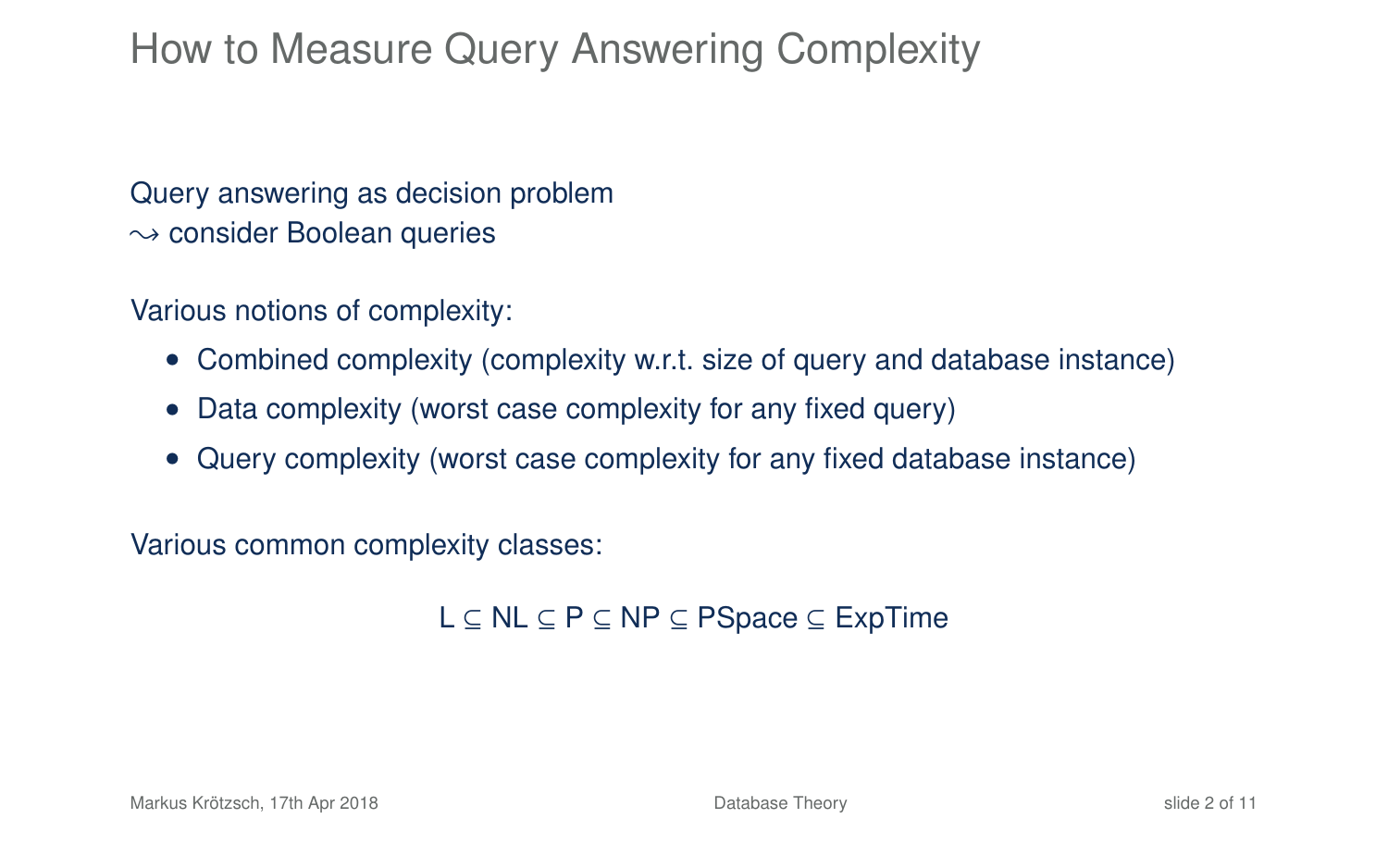## An Algorithm for Evaluating FO Queries

#### function  $Eval(\varphi, I)$

01 switch  $(\varphi)$  {

| 02 | <b>case</b> $p(c_1, \ldots, c_n)$ : <b>return</b> $\langle c_1, \ldots, c_n \rangle \in p^I$                 |
|----|--------------------------------------------------------------------------------------------------------------|
| 03 | <b>case</b> $\neg \psi$ : return $\neg$ Eval( $\psi$ , <i>I</i> )                                            |
| 04 | <b>case</b> $\psi_1 \wedge \psi_2$ : return Eval $(\psi_1, \mathcal{I}) \wedge$ Eval $(\psi_2, \mathcal{I})$ |
| 05 | case $\exists x.\psi$ :                                                                                      |
| 06 | for $c \in \Delta^I$ {                                                                                       |
| 07 | <b>if</b> Eval $(\psi[x \mapsto c], I)$ then return true                                                     |
| 08 |                                                                                                              |
| 09 | return false                                                                                                 |
| 10 |                                                                                                              |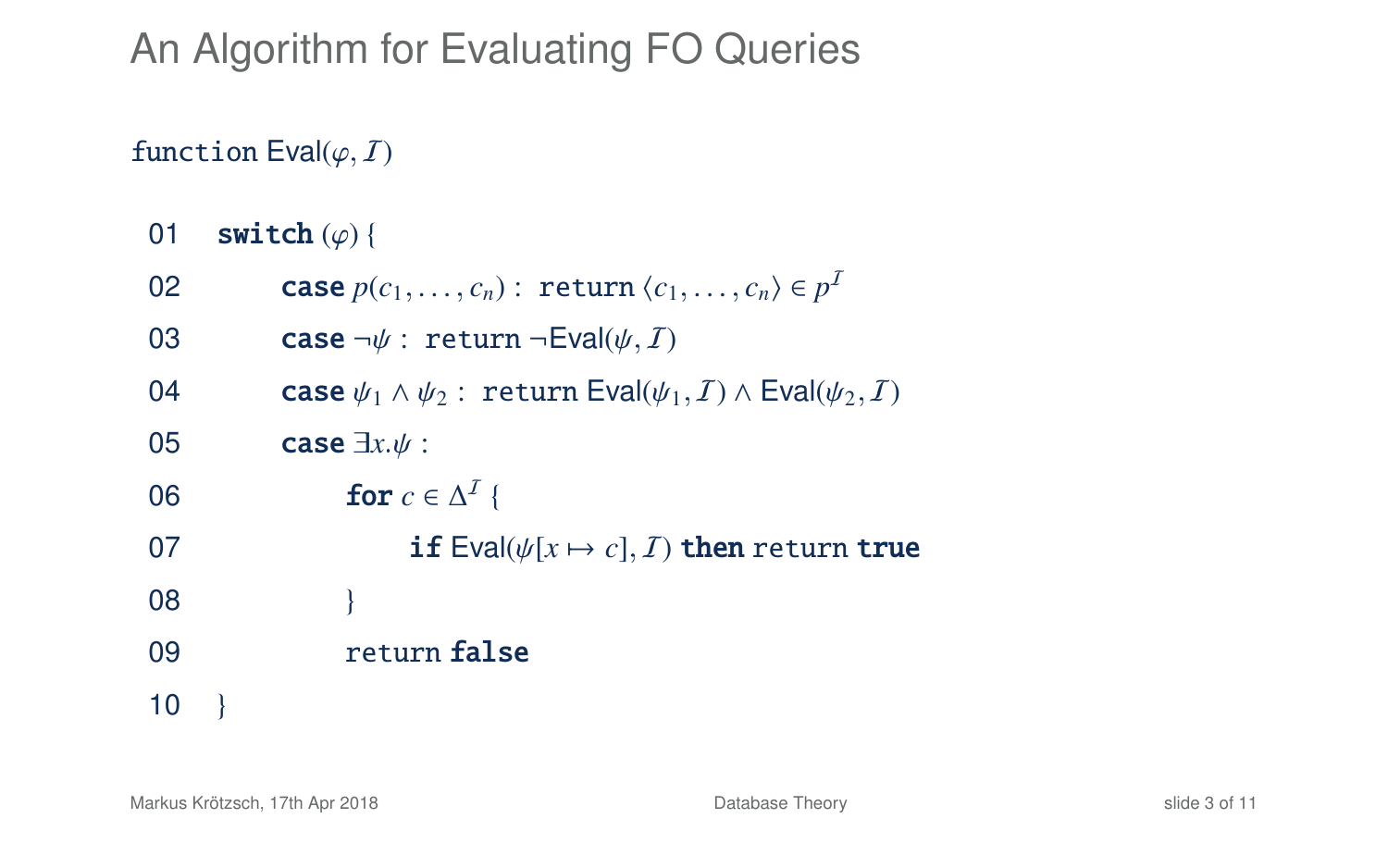### FO Algorithm Worst-Case Runtime

Let *m* be the size of  $\varphi$ , and let  $n = |I|$  (total table sizes)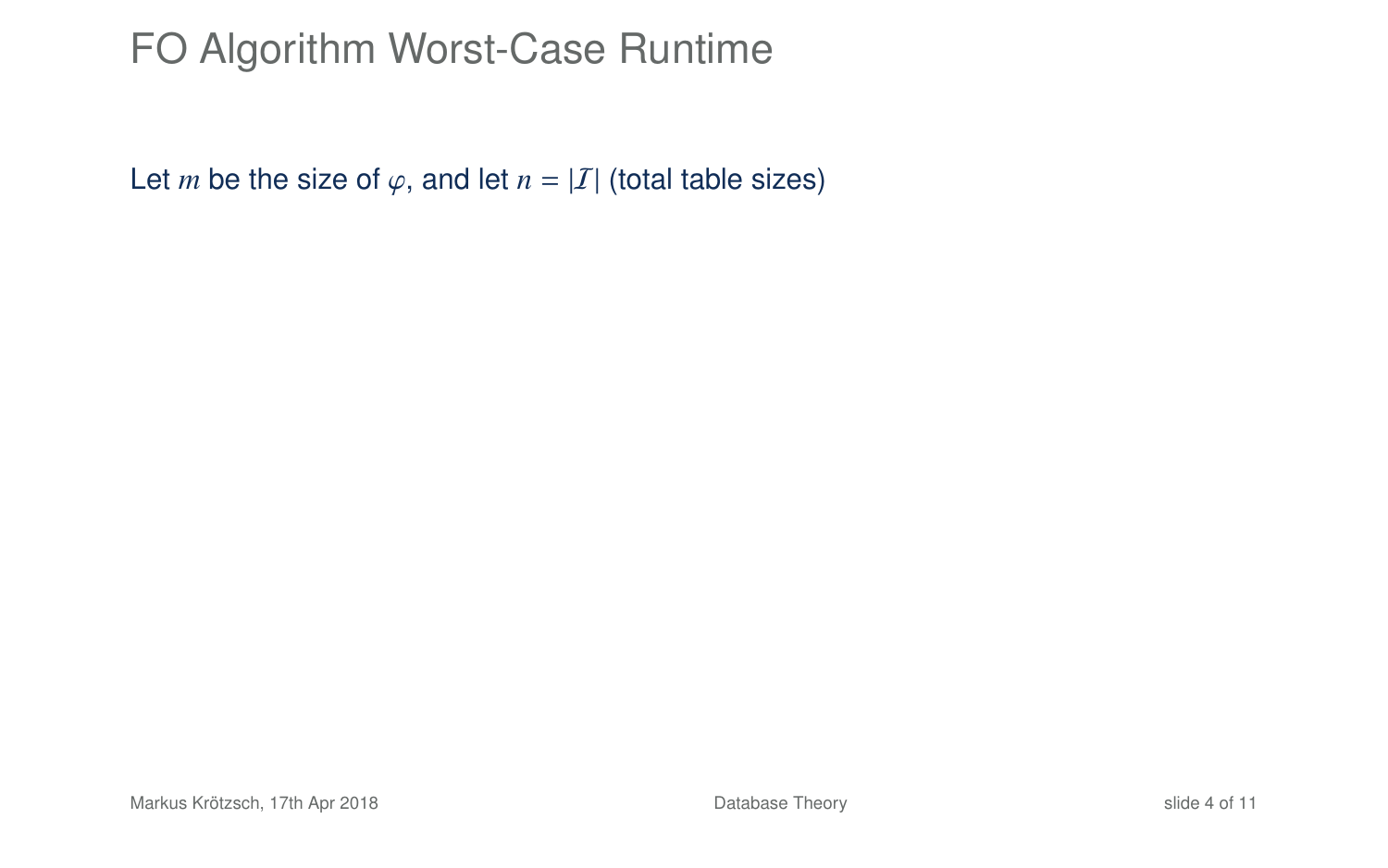### FO Algorithm Worst-Case Runtime

Let *m* be the size of  $\varphi$ , and let  $n = |I|$  (total table sizes)

- How many recursive calls of Eval are there?  $\rightarrow$  one per subexpression: at most *m*
- Maximum depth of recursion?  $\rightarrow$  bounded by total number of calls: at most *m*
- Maximum number of iterations of for loop?  $\leadsto |\Delta^I| \leq n$  per recursion level  $\sim$  at most  $n^m$  iterations
- Checking  $\langle c_1, \ldots, c_n \rangle \in p^I$  can be done in linear time w.r.t. *n*

Runtime in  $m \cdot n^m \cdot n = m \cdot n^{m+1}$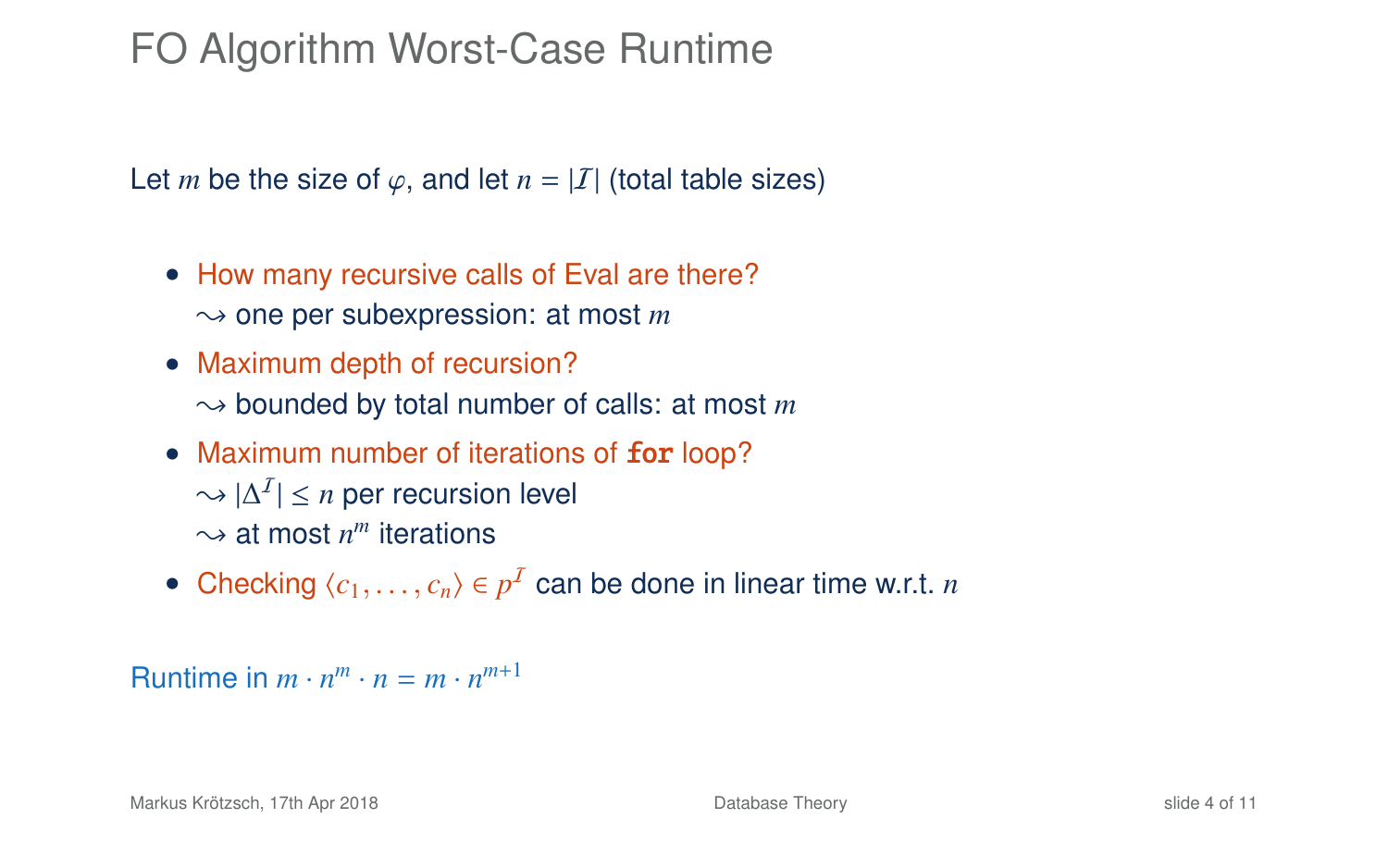### Time Complexity of FO Algorithm

Let *m* be the size of  $\varphi$ , and let  $n = |I|$  (total table sizes)

Runtime in  $m \cdot n^{m+1}$ 

#### **Time complexity of FO query evaluation**

- Combined complexity: in ExpTime
- Data complexity (*m* is constant): in P
- Query complexity (*n* is constant): in ExpTime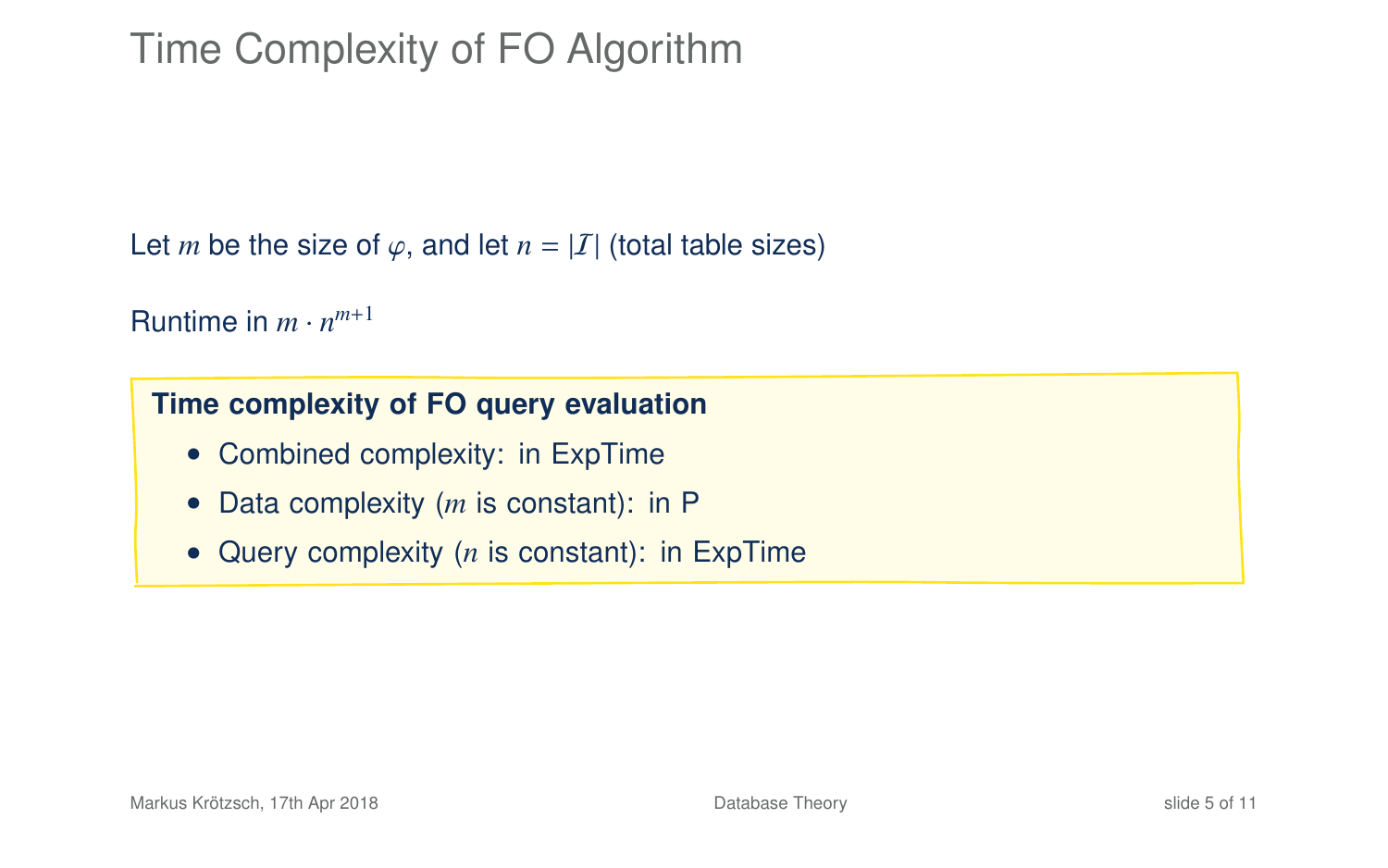### FO Algorithm Worst-Case Memory Usage

We can get better complexity bounds by looking at memory

Let *m* be the size of  $\varphi$ , and let  $n = |I|$  (total table sizes)

- For each (recursive) call, store pointer to current subexpression of ϕ: log *<sup>m</sup>*
- For each variable in  $\varphi$  (at most *m*), store current constant assignment (as a pointer):  $m \cdot \log n$
- Checking  $\langle c_1, \ldots, c_n \rangle \in p^I$  can be done in logarithmic space w.r.t. *n*

Memory in  $m \log m + m \log n + \log n = m \log m + (m + 1) \log n$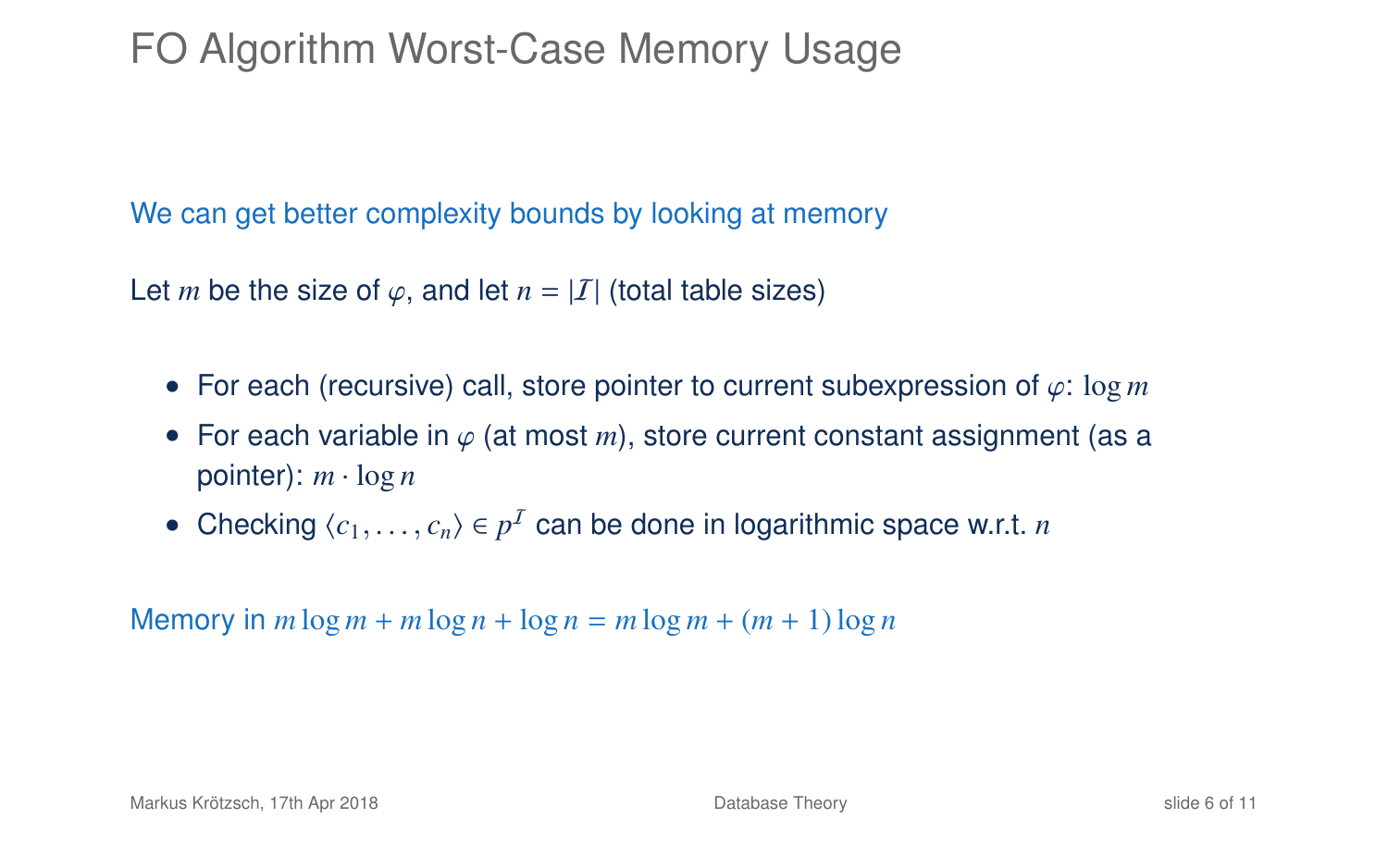### Space Complexity of FO Algorithm

Let *m* be the size of  $\varphi$ , and let  $n = |I|$  (total table sizes)

```
Memory in m \log m + (m + 1) \log n
```
#### **Space complexity of FO query evaluation**

- Combined complexity: in PSpace
- Data complexity (*m* is constant): in L
- Query complexity (*n* is constant): in PSpace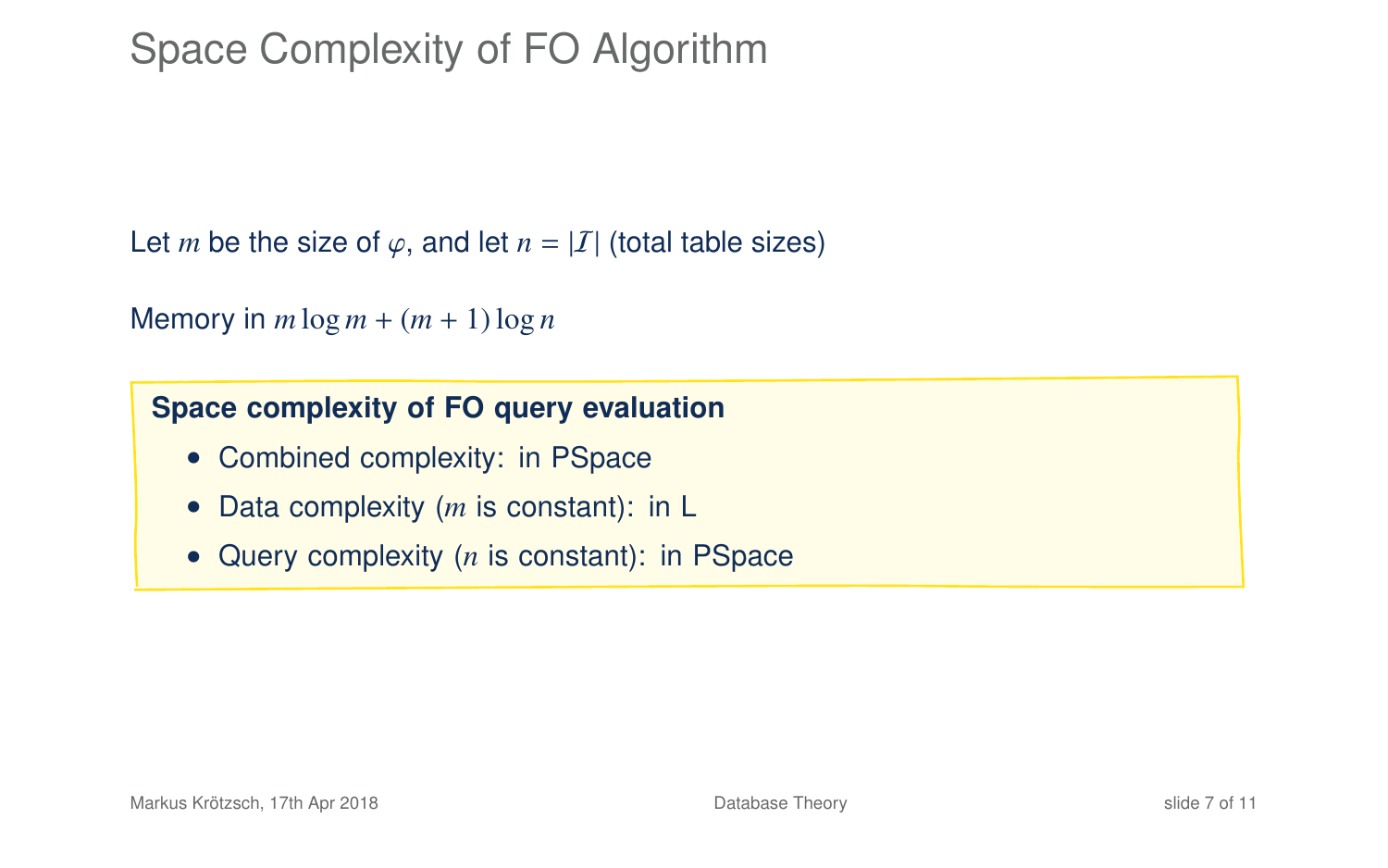#### FO Combined Complexity

The algorithm shows that FO query evaluation is in PSpace. Is this the best we can get?

**Hardness proof:** reduce a known PSpace-hard problem to FO query evaluation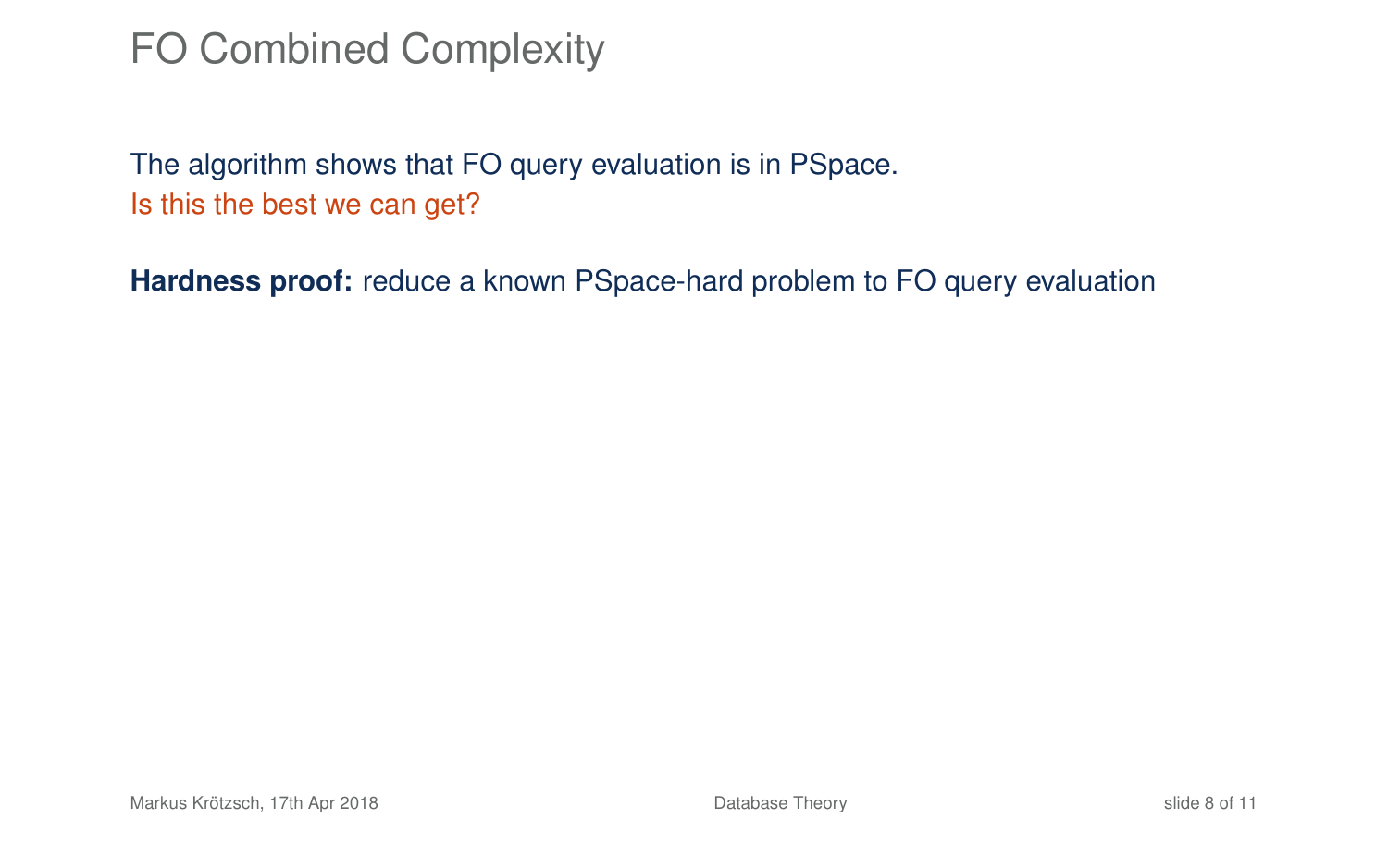#### FO Combined Complexity

The algorithm shows that FO query evaluation is in PSpace. Is this the best we can get?

**Hardness proof:** reduce a known PSpace-hard problem to FO query evaluation  $\sim$  QBF satisfiability

Let  $Q_1X_1$ ,  $Q_2X_2$ ,  $\cdots$ ,  $Q_nX_n$ ,  $\varphi[X_1,\ldots,X_n]$  be a QBF (with  $Q_i \in \{V, \exists\}$ )

- Database instance  $\mathcal I$  with  $\Delta^{\mathcal I} = \{0, 1\}$
- One table with one row: true(1)
- Transform input QBF into Boolean FO query

 $Q_1x_1, Q_2x_2, \cdots, Q_nx_n, \varphi[X_1 \mapsto \text{true}(x_1), \ldots, X_n \mapsto \text{true}(x_n)$ 

It is easy to check that this yields the required reduction.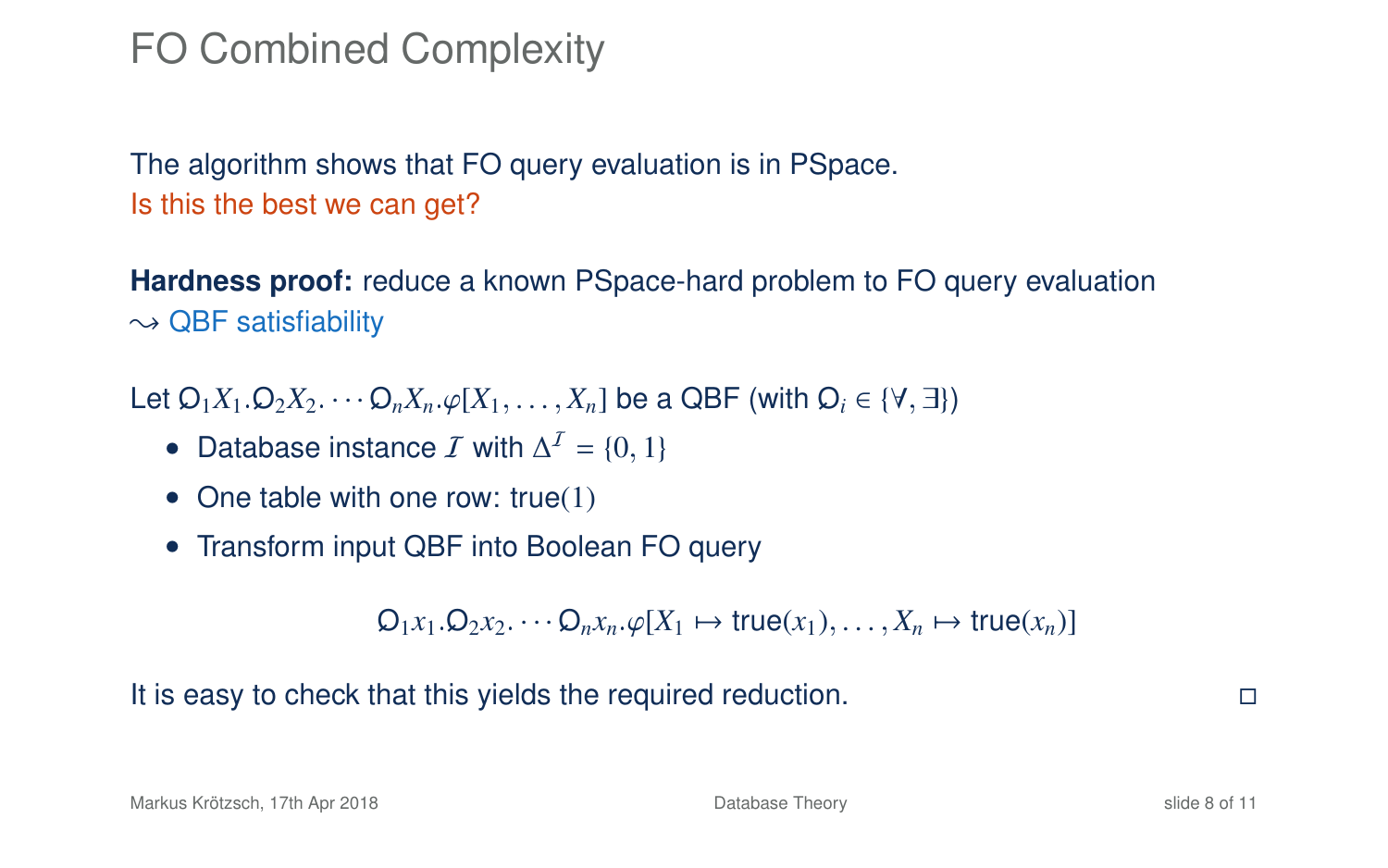#### PSpace-hardness for DI Queries

The previous reduction from QBF may lead to a query that is not domain independent

**Example:** QBF  $\exists p \neg p$  leads to FO query  $\exists x \neg true(x)$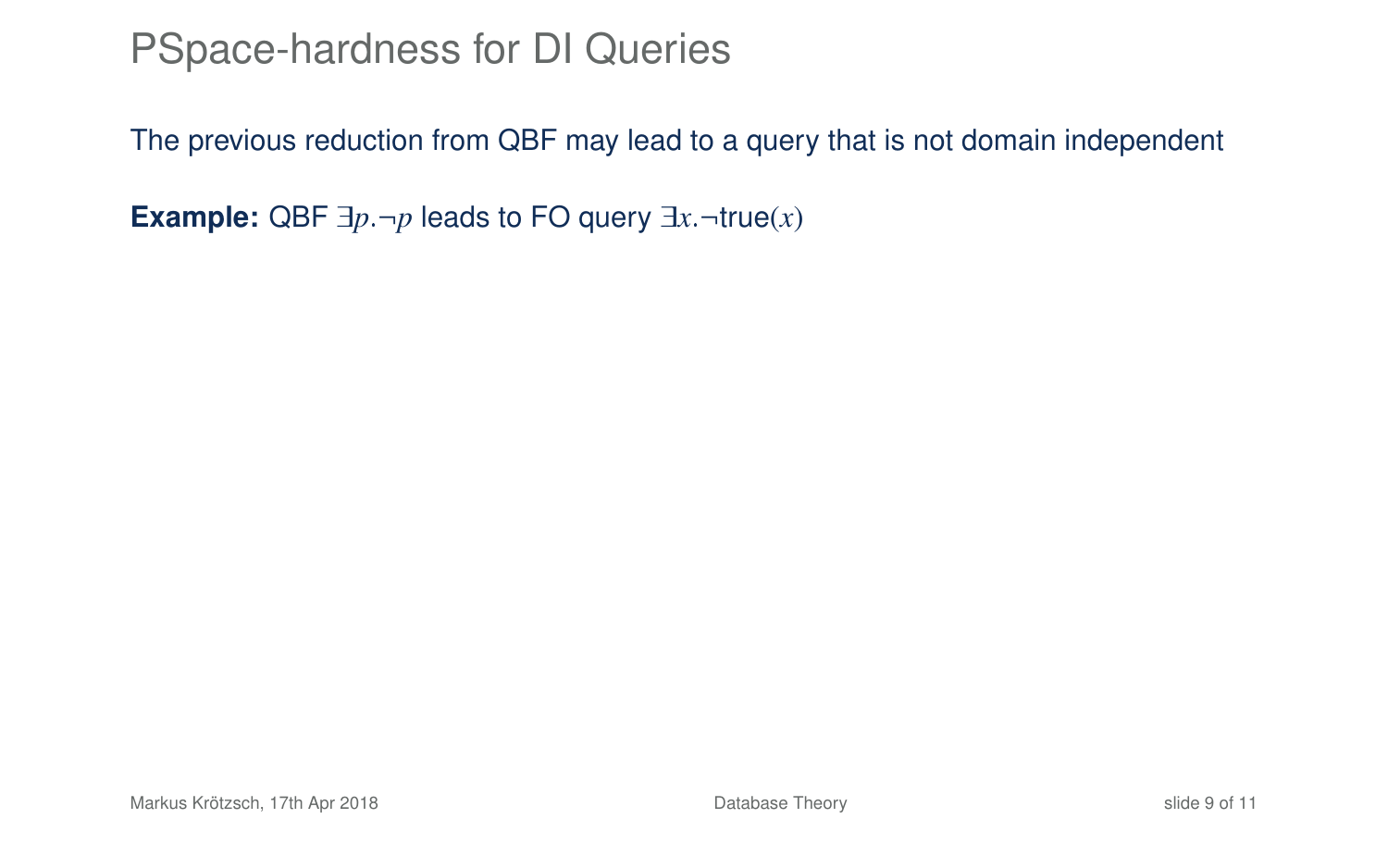#### PSpace-hardness for DI Queries

The previous reduction from QBF may lead to a query that is not domain independent

**Example:** QBF  $\exists p \neg p$  leads to FO query  $\exists x \neg true(x)$ 

#### **Better approach:**

- Consider QBF  $\mathcal{Q}_1X_1 \cdot \mathcal{Q}_2X_2 \cdot \cdot \cdot \mathcal{Q}_nX_n \cdot \varphi[X_1, \ldots, X_n]$  with  $\varphi$  in negation normal form: negations only occur directly before variables *X<sup>i</sup>* (still PSpace-complete: exercise)
- Database instance  $\mathcal I$  with  $\Delta^{\mathcal I} = \{0, 1\}$
- Two tables with one row each: true(1) and false(0)
- Transform input QBF into Boolean FO query

 $Q_1x_1 \cdot Q_2x_2 \cdot \cdot \cdot Q_nx_n \cdot \varphi'$ 

where  $\varphi'$  is obtained by replacing each negated variable  $\neg X_i$  with false( $x_i$ ) and each non-negated variable  $X_i$  with true $(x_i)$ .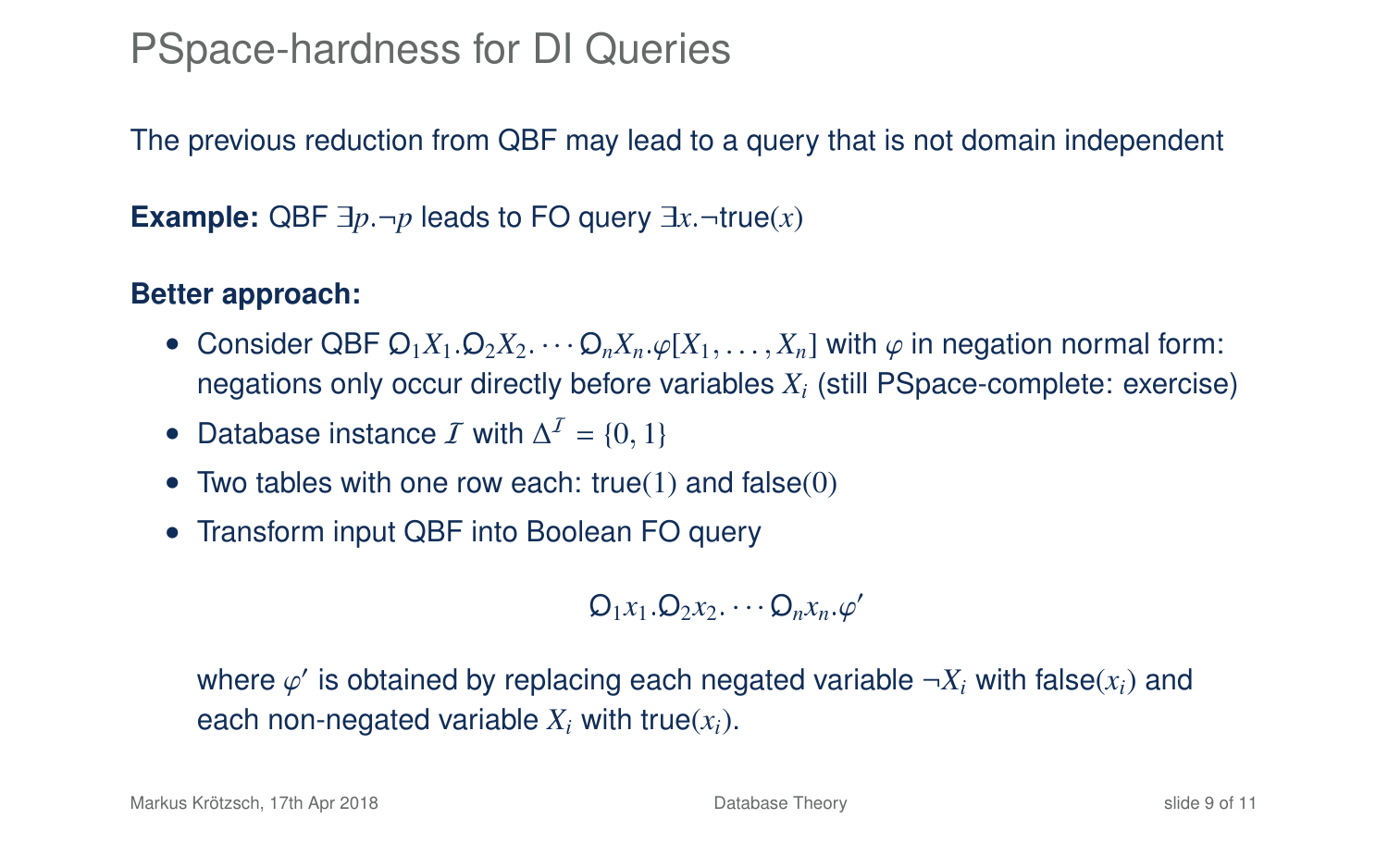### Combined Complexity of FO Query Answering

Summing up, we obtain:

**Theorem 4.1:** The evaluation of FO queries is PSpace-complete with respect to combined complexity.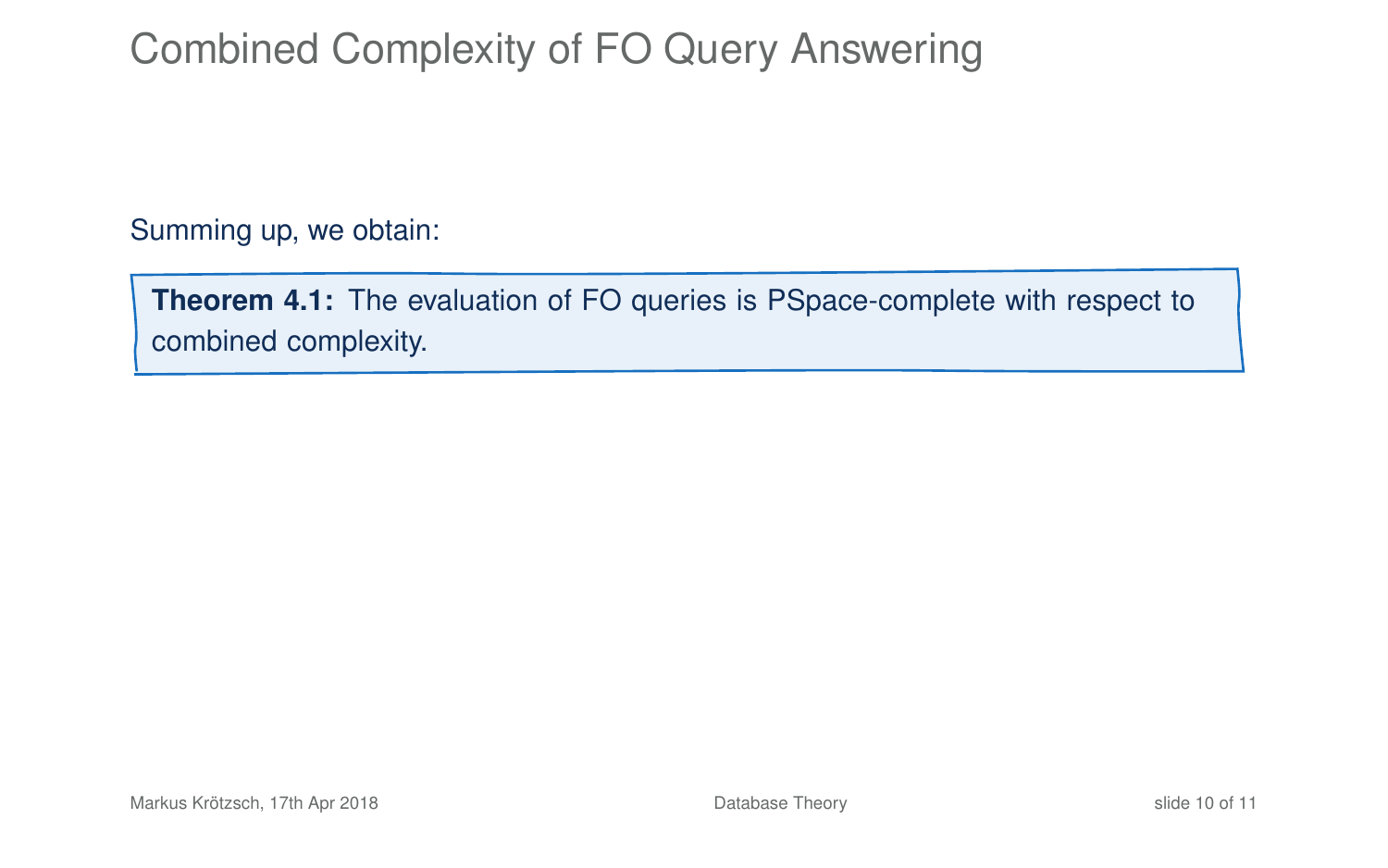### Combined Complexity of FO Query Answering

Summing up, we obtain:

**Theorem 4.1:** The evaluation of FO queries is PSpace-complete with respect to combined complexity.

We have actually shown something stronger:

**Theorem 4.2:** The evaluation of FO queries is PSpace-complete with respect to query complexity.